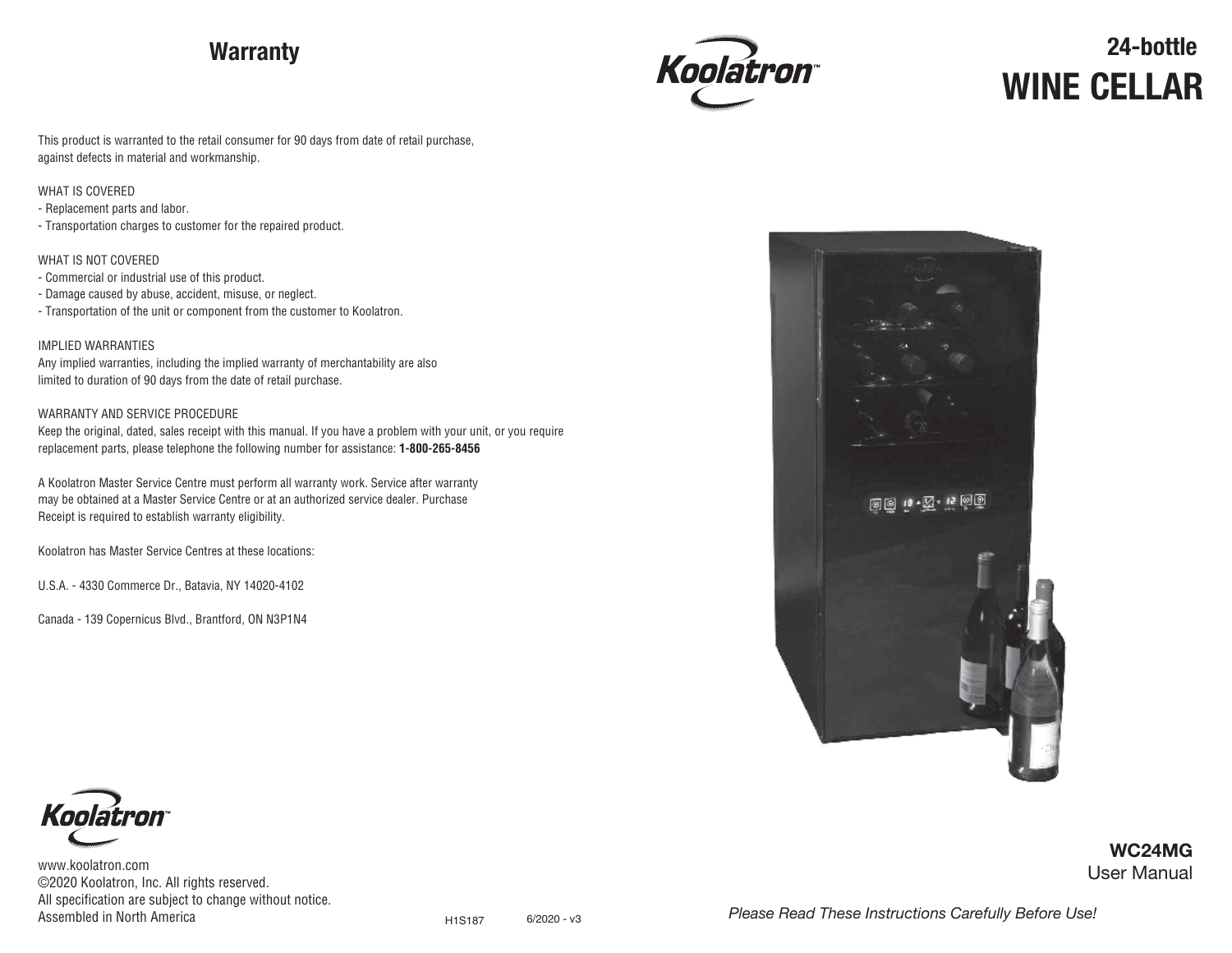### **FEATURES**

- free-standing
- capacity: 24 bottles x 750 ml(25 fl. oz.)
- larger capacity thermoelectric unit for improved cooling performance
- digitally adjustable temperature
- temperature range: 8 °C to 18°C (46°F to 66°)
- tempered mirror glass doors
- removable shelves
- dark interior/soft interior light
- adjustable leveling feet
- advanced heat dissipation system
- vibration free

## **SPECIFICATIONS**

Power Requirements: AC 110-120V 60Hz 100W

Max. Temp.: 18°C +/- 3°C (66°F +/- 5°F) at 22°C (72°F) ambient air temp. Min. Temp.: 8°C +/- 3°C (46°F +/- 5°F) at 22°C (72°F) ambient air temp.

### **SAFETY**

- Household Use Only.
- This unit is an indoor appliance. DO NOT use OUTDOORS.
- There must be at least 127 mm (5") clearance around the unit to ensure proper ventilation.
- Place unit on a flat surface, away from heat sources.
- Do not use the appliance if the plug or cable is damaged. If the power cord is damaged and/or is malfunctioning, please contact the manufacturer.
- Pull the plug out of the outlet to disconnect. DO NOT pull the cord.
- Do not touch the plug with wet hands.
- Never clean appliance parts with flammable fluids. Do not store or use gasoline or any other flammable vapors and liquids in the vicinity of this or any other appliance. The fumes can create a fire hazard or explosion.
- Unplug the appliance when not in use.

#### **Use of extension cords**

Because of potential safety hazards under certain conditions, we strongly recommend against the use of an extension cord. However, if you must use an extension cord, it is absolutely necessary that it is a UL-listed (in the United States) or a CSA-listed (in Canada), 3-wire grounding type appliance extension cord having a grounding type plug and outlet and that the electrical rating of the cord is 15 amperes (minimum) and 120 volts.

![](_page_1_Figure_27.jpeg)

![](_page_1_Picture_28.jpeg)

- 1. Foot 2. Powercord
- 3. Door frame
- 4. Glass door
- 5. Recessed handle
- 6. Door top hinge cover
- 7. Door bottom hinge
- 8. Water tray 9. Door liner
- 10. Magnetic door seal
- 11. Isolated board
	- 12. Cold fan mask
	- 13. Shelf
	- 14. Lamp cover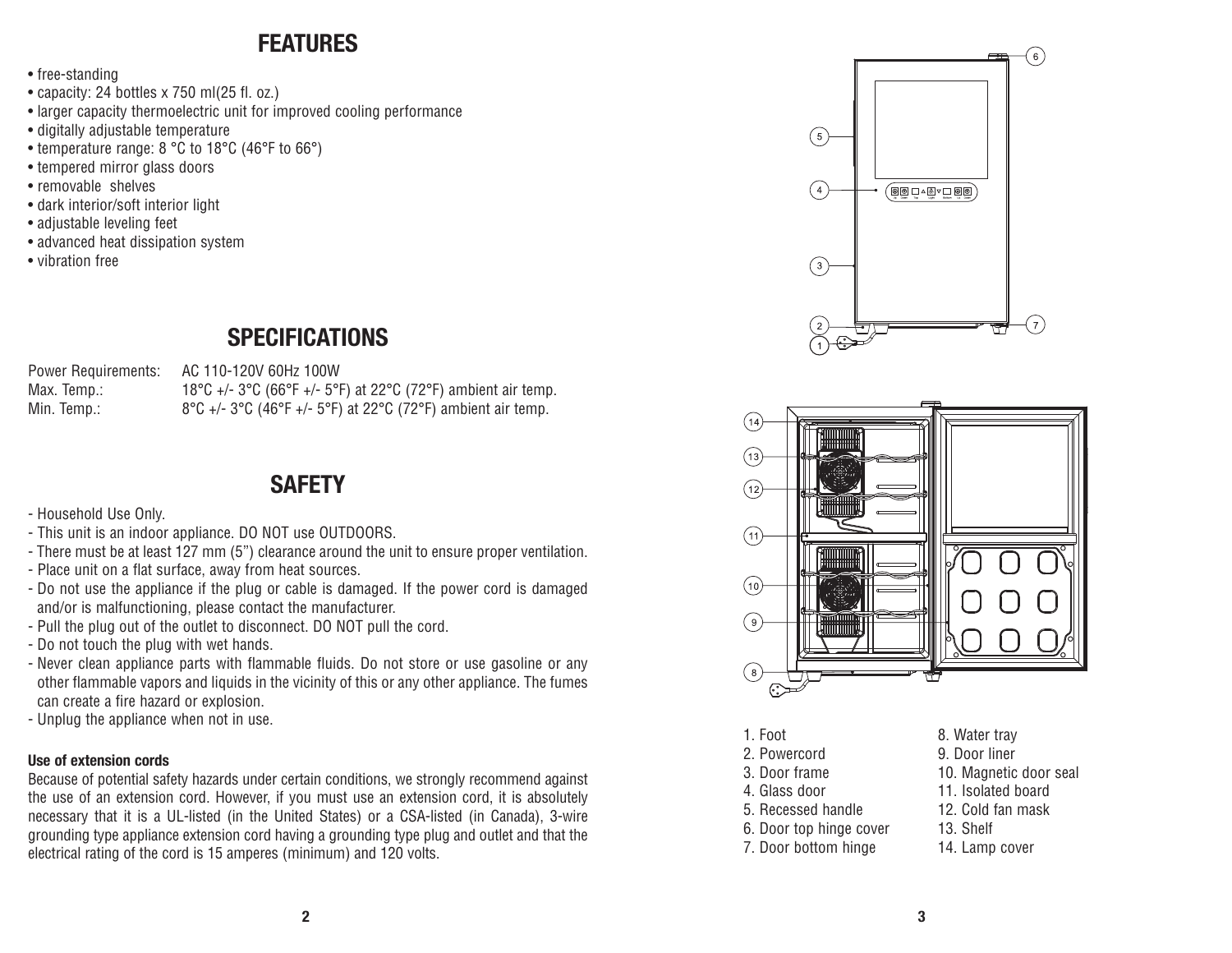### **INSTALLATION**

BEFORE USING YOUR WINE CELLAR

- Remove the exterior and interior packing.
- Before connecting the Wine Cellar to the power source, let it stand upright for approximately 2 hours. This will reduce the possibility of a malfunction in the cooling system from handling during transportation.
- Clean the interior surface with lukewarm water using a soft cloth.

### INSTALLATION OF YOUR WINE CELLAR

- This appliance is designed for free standing installation. Allow 50 mm of space between the unit's side and 100 mm between back and the wall.
- Place your Wine Cellar on a floor that is strong enough to support it when it is fully loaded. To level your Wine Cellar, adjust the front leveling leg at the bottom of the Wine Cellar.
- Locate the Wine Cellar away from direct sunlight and sources of heat (stove, heater, radiator, etc.). Direct sunlight may affect the acrylic coating and heat sources may increase electrical consumption. Extreme cold ambient temperatures may also cause the unit not to perform properly.
- Avoid locating the unit in moist areas.
- Plug the Wine Cellar into an exclusive, properly installed-grounded wall outlet. Do not under any circumstances cut or remove the third (ground) prong from the power cord. Any questions concerning about power and/or grounding should be directed toward a certified electrician or an authorized products service center.

![](_page_2_Figure_11.jpeg)

# **OPERATING INSTRUCTIONS**

1. Insert the power plug into the power socket. Make sure the power socket is 110-120V AC/60Hz.

![](_page_2_Figure_14.jpeg)

- 2. Set the desired cooling temperature by pressing the buttons  $\bigtriangleup$  or  $\bigtriangledown$  to set your desired temperature. Each depression of the buttons will scroll through the available temperature settings. Numbers will flash while setting. Solid numbers indicate the current internal temperature in Celcius degrees.
- 3. Allow the empty Wine Cellar to operate for approx. 3 hours. This will allow it to reach the desired temperature.
- 4. Fill the wine cooler with your choice of wine bottles. Allow 24 hours of operation before the bottles reach the desired temperature.
- 5. The centre touch control button operates both the interior light and switches the temp. display from Celcius to Fahrenheit. Touch once to turn the interior light on or off. To switch between Celcius and Fahrenheit, hold button for 4 seconds.

The Wine Cellar should be placed where the ambient temperature is between 59°F to 77°F (15°C to 25ºC). If the ambient temperature is above or below this range, the performance of the unit may be affected. For example, placing your unit in extreme cold or hot conditions may cause interior temperatures to fluctuate.

RECOMMENDED TEMPERATURES FOR CHILLING WINE

Red Wines: 15-18°C (59-66°F) White Wines 8-15°C (46-59°F)

The above temperatures may fluctuate depending on whether the interior light is ON or OFF or the bottles are located on the upper/middle/lower section.